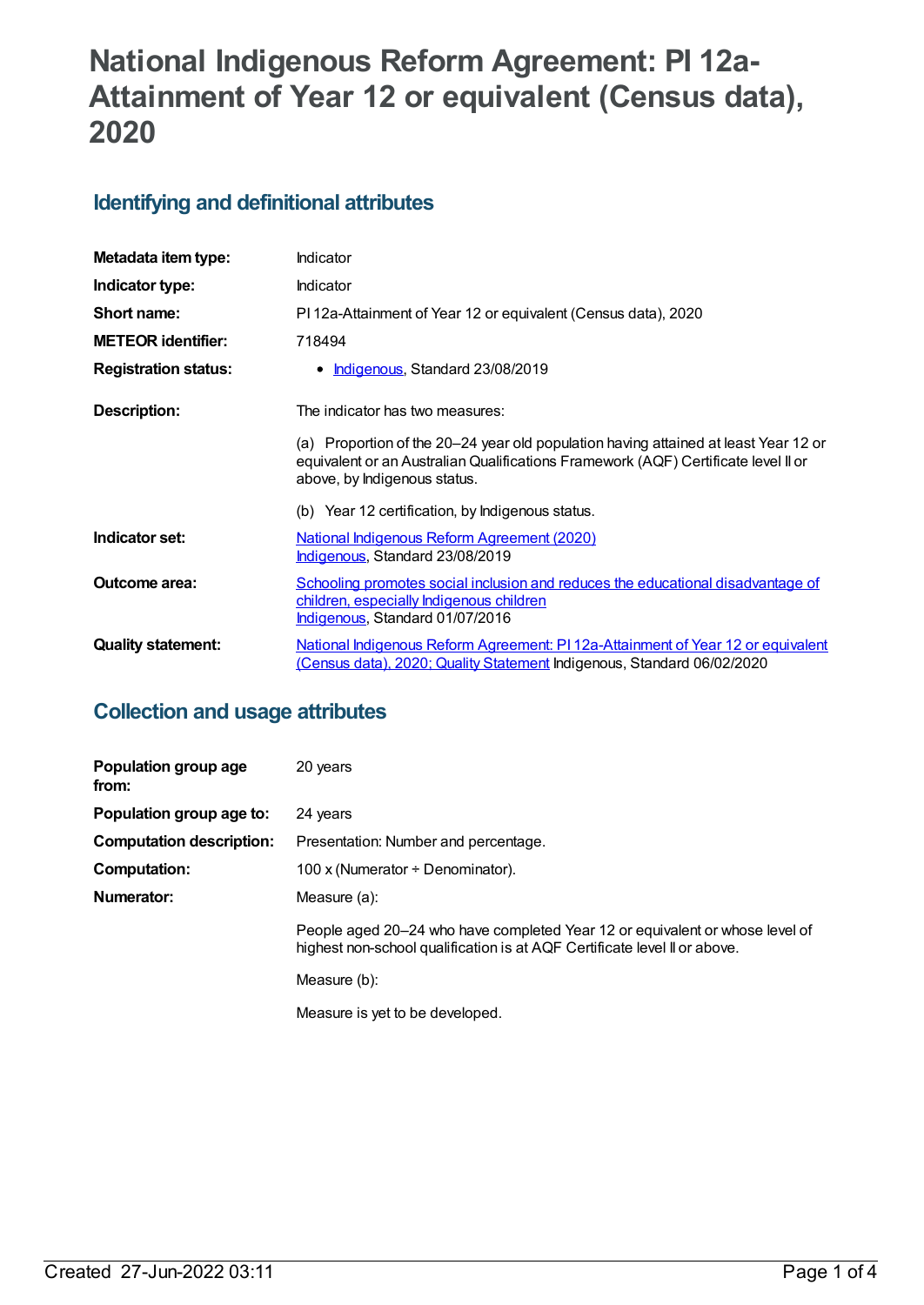| Numerator data elements:      | -Data Element / Data Set-                                              |
|-------------------------------|------------------------------------------------------------------------|
|                               | Data Element                                                           |
|                               | Person-age                                                             |
|                               | Data Source                                                            |
|                               | <b>Census of Population and Housing</b>                                |
|                               | Guide for use                                                          |
|                               | Data source type: Census.                                              |
|                               | Data Element / Data Set-                                               |
|                               | Data Element                                                           |
|                               | Person-level of highest educational attainment                         |
|                               | <b>Data Source</b>                                                     |
|                               | <b>Census of Population and Housing</b>                                |
|                               | Guide for use                                                          |
|                               | Data source type: Census.                                              |
| Denominator:                  | (a) Census count of people aged 20-24.                                 |
|                               | (b) Measure is yet to be developed.                                    |
| Denominator data<br>elements: | Data Element / Data Set-                                               |
|                               | Data Element                                                           |
|                               | Person-age                                                             |
|                               | <b>Data Source</b>                                                     |
|                               | <b>Census of Population and Housing</b>                                |
|                               | Guide for use                                                          |
|                               | Data source type: Census.                                              |
| Disaggregation:               | National, and state/territory by remoteness area by Indigenous status. |
| <b>Disaggregation data</b>    | Data Element / Data Set-                                               |
| elements:                     | Data Element                                                           |
|                               | Person-Indigenous status                                               |
|                               | Data Source                                                            |
|                               | <b>Census of Population and Housing</b>                                |
|                               | Guide for use                                                          |
|                               | Data source type: Census.                                              |
|                               |                                                                        |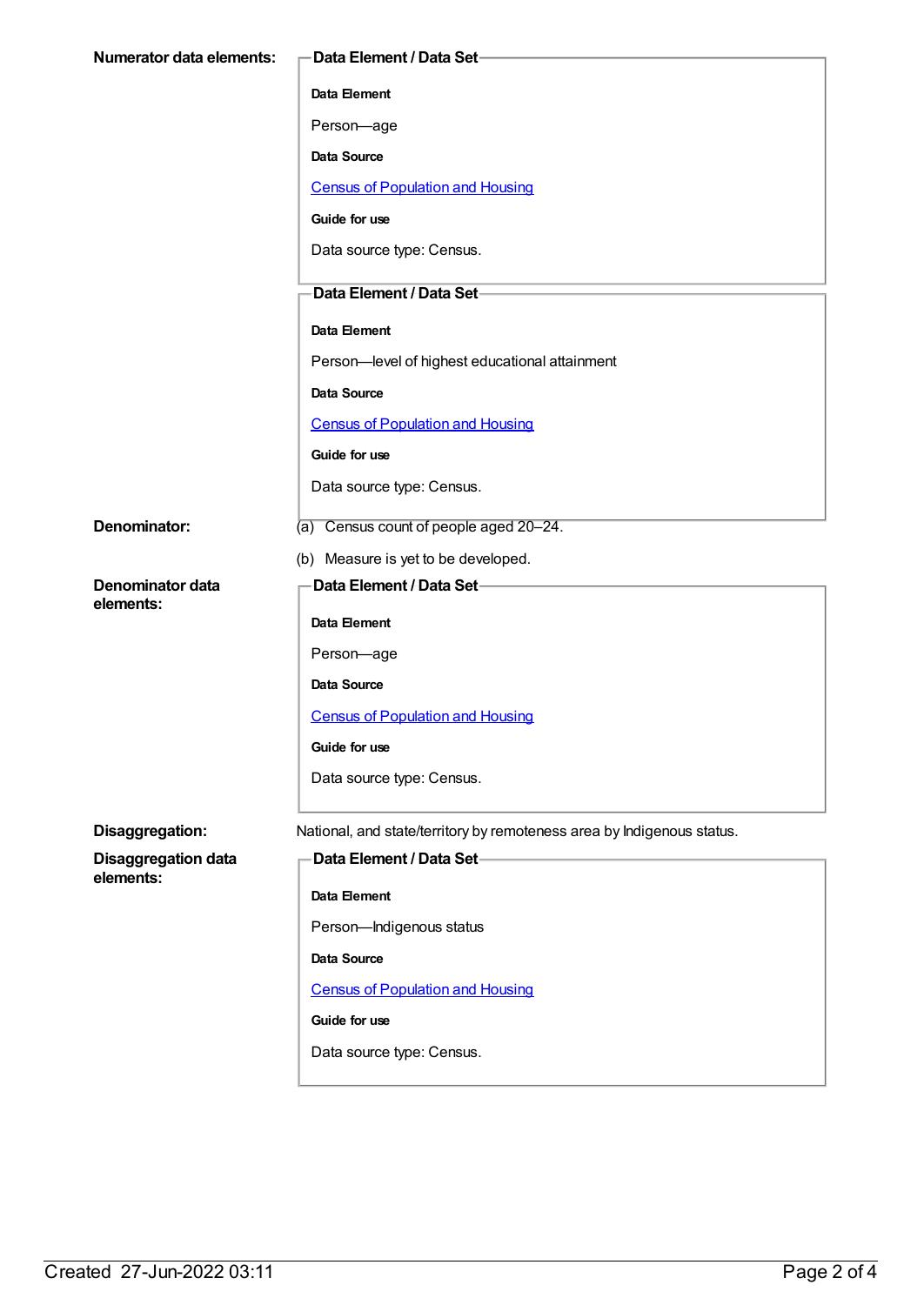**Comments:** There are no new data available for this cycle of reporting.

The 2016 census data, except for remoteness data, were provided for the 2018 National Indigenous Reform Agreement (NIRA) report. Remoteness data were provided for the 2019 report (2017–18 reporting cycle).

Measure (a):

The most recent data available are from the Australian Bureau of Statistics (ABS) 2016 Census.

The baseline report included data, for Measure (a) only, from the ABS 2006 Census.

People whose level of study is determined to be certificate level but is not able to be further defined (that is, coded as Certificate nfd) are assumed to have attained below Certificate level II and are therefore excluded from the numerator. Certificate level II or above includes 'Certificate I or II nfd' but excludes 'Certificate nfd'.

People who did not state if they had a non-school qualification (or whose level of education was inadequately described) and did not have Year 12 are excluded from the calculation (numerator and denominator). People who did not state their highest year of school and did not have a qualification at Certificate level II or above are also excluded.

The Indigenous undercount in the Census may introduce bias into the results for Indigenous disaggregation, which may affect comparability across states and territories.

Data disaggregated by remoteness area were reported for the first time for the 2014 report.

Baseline year for the Council of Australian Governments' Closing the Gap target (Halve the gap for Indigenous people aged 20–24 years in Year 12 attainment or equivalent attainment rates by 2020) is 2006; baseline year for this measure is 2006; target year is 2020.

Measure (b):

No data are available for reporting for Measure (b) for the 2020 NIRA report (2018– 19 reporting cycle), as this measure is yet to be developed.

The term 'Aboriginal and Torres Strait Islander people' is preferred when referring to the separate Indigenous peoples of Australia. However, the term 'Indigenous' is used interchangeably with 'Aboriginal and Torres Strait Islander' in this indicator to assist readability.

#### **Representational attributes**

| Percentage |
|------------|
| Real       |
| Person     |
| NN[N].N    |
|            |

#### **Indicator conceptual framework**

**Framework and dimensions:** [Socioeconomic](https://meteor.aihw.gov.au/content/410674) Factors

### **Data source attributes**